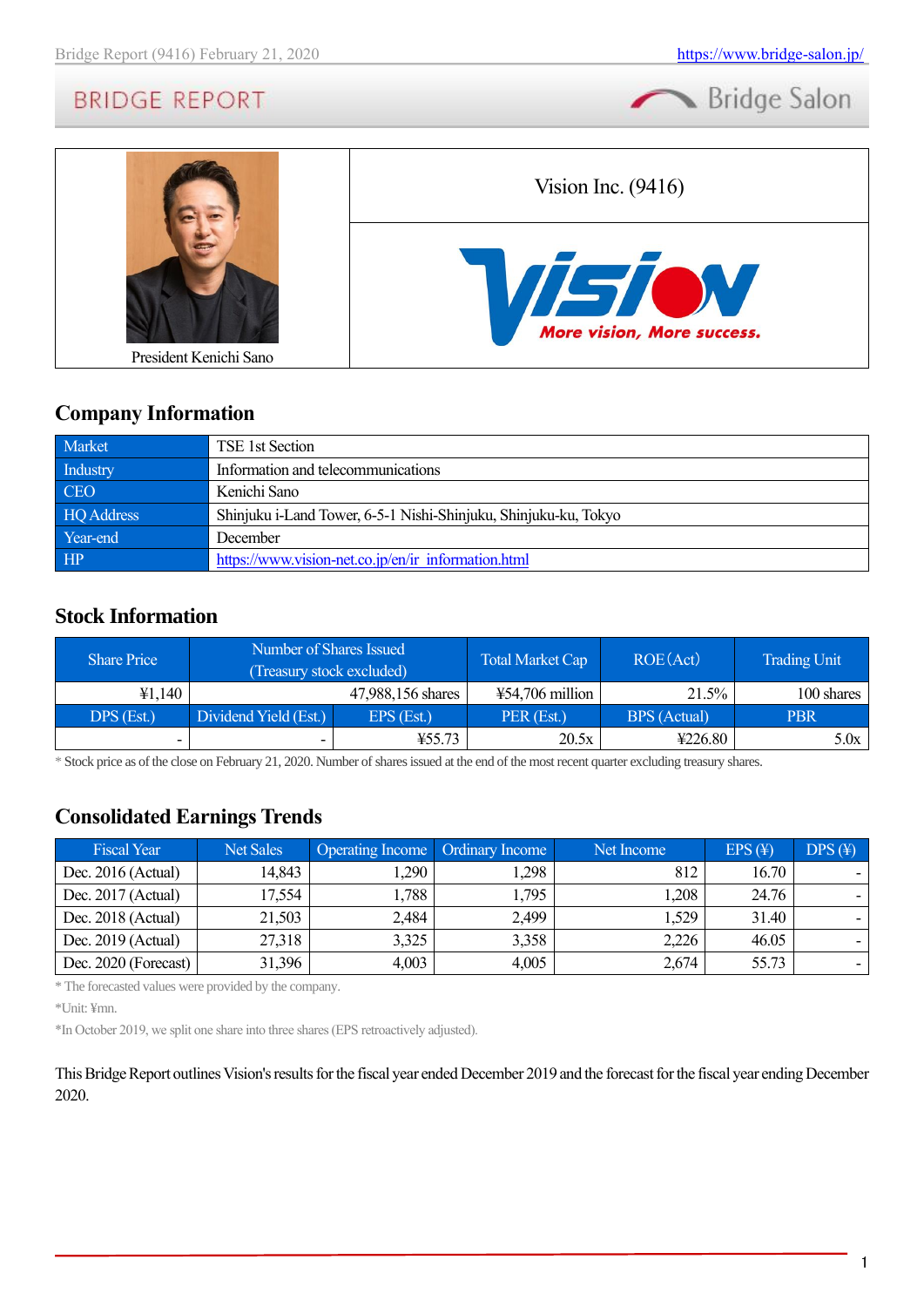

## **Table of Contents**

#### [Key Points](#page-1-0)

.[Company Overview](#page-1-1) .Fiscal Year December 2019 Earnings Results .[Fiscal Year December 2020](#page-10-0) Earnings Estimates .[Conclusions](#page-14-0) [<For reference: Initiatives for ESG](#page-14-1)・SDGs> [<Reference: Regarding corporate governance>](#page-15-0)

## <span id="page-1-0"></span>**Key Points**

- ⚫ **For the fiscal year ended Dec. 2019, sales and operating income grew 27.0% and 33.8%, respectively, year on year. While the sales of the Global WiFi business increased 31.3% year on year due to the rise in the number of rental transactions and the improvement in ARPU (sales per rental transaction), the sales of the Information and Communications Service business rose 15.2% year on year through up/cross-selling. They offset the costs for increase of staff, the investment for business growth in the fiscal year ending Dec. 2020, and the new business "Pro Drivers."**
- ⚫ **For the fiscal year ending Dec. 2020, sales and operating income are estimated to increase 14.9% and 20.4%, respectively, year on year. The sales of the Global WiFi business are projected to increase 18.9% year on year, due to the sales promotion of Global WiFi for Biz and the increase in rate of selection of Unlimited Plan, and the Information and Communications Service business is forecasted to be healthy, due to the expansion of the existing business and the promotion of the company's original services. As for profit, the estimated profit rate of the Global WiFi business is conservative, but "Pro Drivers" will start contributing to profit, and the profit rate of the Information and Communications Service business will improve through the change in the sales composition.**
- ⚫ **For the earnings forecast for the fiscal year ending Dec. 2020, the impact of the spread of the novel coronavirus has not been taken into account, because it is difficult to estimate it as of the disclosure of the earnings forecast.**

## <span id="page-1-1"></span>**1. Company Overview**

Under the management philosophy of "Contributing to the Information and Communications Revolution," Vision conducts the Global WiFi business, which leases the personal Wi-Fi (wireless LAN) routers which can be used in over 200 countries and regions on a flatrate basis, and as an Information and Communications Service distributor, it also provides Information and Communications Service business of arranging telecommunications infrastructure and office equipment necessary for business activities, such as fixed-line telecommunications, mobile telecommunications, broadband etc.

The company forms a group with its 19 consolidated subsidiaries, both inside and outside Japan. Of those, the 7 based in Japan are Members Net Inc. (which conducts the business of charging agency, fixed-line telephone service subscription agency, etc.) and Best Link Inc. (which carries out the business of broadband service subscription agency), etc. There are 12 overseas subsidiaries that operate as overseas hubs for the Global WiFi service in South Korea, Singapore, UK, Hong Kong, Hawaii, Taiwan, China (Shanghai), France, Italy, California and New Caledonia; there is also a local subsidiary in Vietnam, which is an offshore hub for database construction and system development.

#### 【**Corporate slogan - More vision, More success**】

The present era, where information and telecommunication technology are rapidly advancing, is full of business and communication opportunities, and the company continues to be the No.1 distributer in many fields related to Information and Communications Service. The company believes that it is because the company was able to "provide the best value by considering a customer's perspective." The future of telecommunication will be for the betterment of everyone's future. The company will support customers in realizing many dreams by creating new services that customers can use with more peace of mind, convenience and efficiency.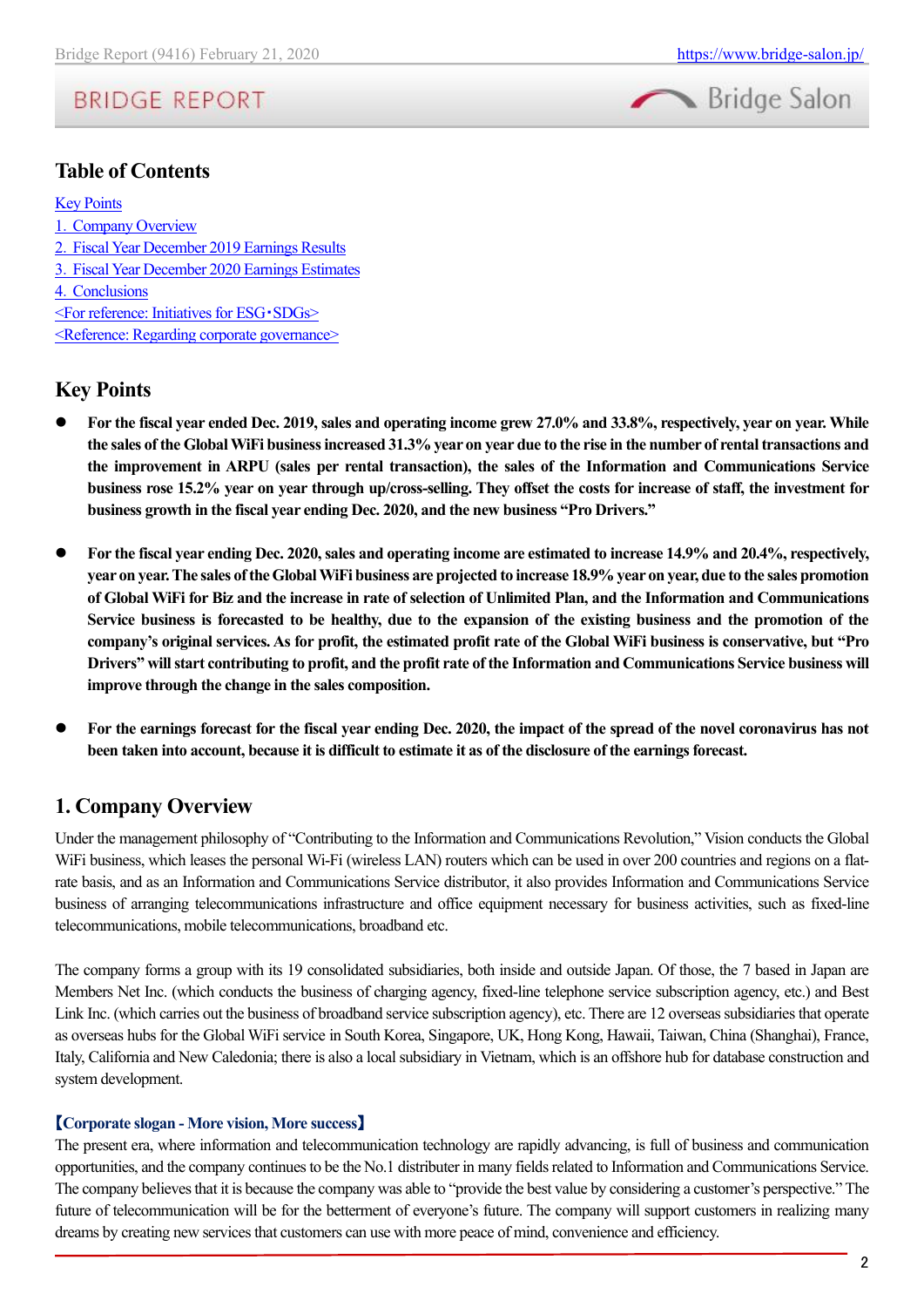

### 【**Vision Group's management philosophy – Contributing to the Information and Communications Revolutions in the world**】

This philosophy is put in with Vision's determination to "actively promote the Information and Communications Revolution in the world, bring innovations to an individual's lifestyle and the company's business style, and contribute to the advancement of humanity and society by continuing to be an distributor that effectively and efficiently connects the client companies with end users and makes sure that its employee's unlimited ambition, dreams and thoughts are contributing to the stakeholders, without compromising nor ever forgetting the venture spirit."

#### **1-1 Business Description Global WiFi business**

The company offers services including "Global WiFi" (a Wi-Fi router rental service that allows people traveling overseas to use local internet services at a competitive rate through its partnerships with the overseas operators) and "NINJA WiFi" (a Wi-Fi router rental service for overseas visitors to Japan, etc.), while also engaging in services for the travelers between foreign countries in overseas bases (South Korea, Taiwan and California).

The term-end number of leased Wi-Fi routers that are equipped with the next-generation telecommunication technology (Cloud WiFi) capable of managing Subscriber Identity Modules (SIMs) on the cloud accounts for over 90% of all leased devices (Depending on telecommunication carriers, some countries are not supported, thus the company has almost reached the upper limit).



(From the reference material of the company)

#### Advantages

(1) Affordable fixed-rate system, (2) the most comprehensive area coverage, (3) comfort, (4) safety/security, and (5) substantial support bases and corporate sales capabilities  $\Rightarrow$  One of the largest customer bases in the industry

The advantages of "Global WiFi" and "NINJA WiFi" include the following: (1) cost benefits of up to 89.9% (the rental fee per day is 300 yen at the minimum, depending on the travel destination) compared to the overseas fixed-rate packet plans offered by other Japanese mobile carriers, (2) the industry's most comprehensive coverage of over 200 countries and regions, (3) high-speed telecommunications services through partnerships with telecommunication operators all over the world, (4) available at 24 hours a day, 365 days a year, at 47 bases worldwide, and (5) the industry's largest number of available spots at airport counters.

Furthermore, from the business perspective, another advantageous point is the fact that use by corporations, through which stable demand can be expected, has accounted for about 30%~40% in this business segment. As a result, the company has secured a great number of users, which is one of the largest market shares in the industry.

#### The store digitalization strategy and establishment of the super last-minute online order receipt system

The company is proceeding with the strategy of making stores digitalized by (1) installing automatic delivery lockers (Smart Pickup), (2) adopting self-registration KIOSK terminals with multilingual support and payment settlement functions (Smart Entry), and (3) the QR code-based reception counter that features immediate customer identification (Smart Check), while expanding the number of manned counters in Japan. The company aims to evolve its stores to ones that can be used by Japanese tourists travelling abroad and foreign tourists visiting Japan, more conveniently, more comfortably, and with greater peace of mind, as well as strengthen its efforts toward the increase of routers on lease (number of routers delivered) and increase of optional services (such as insurance services and accessories).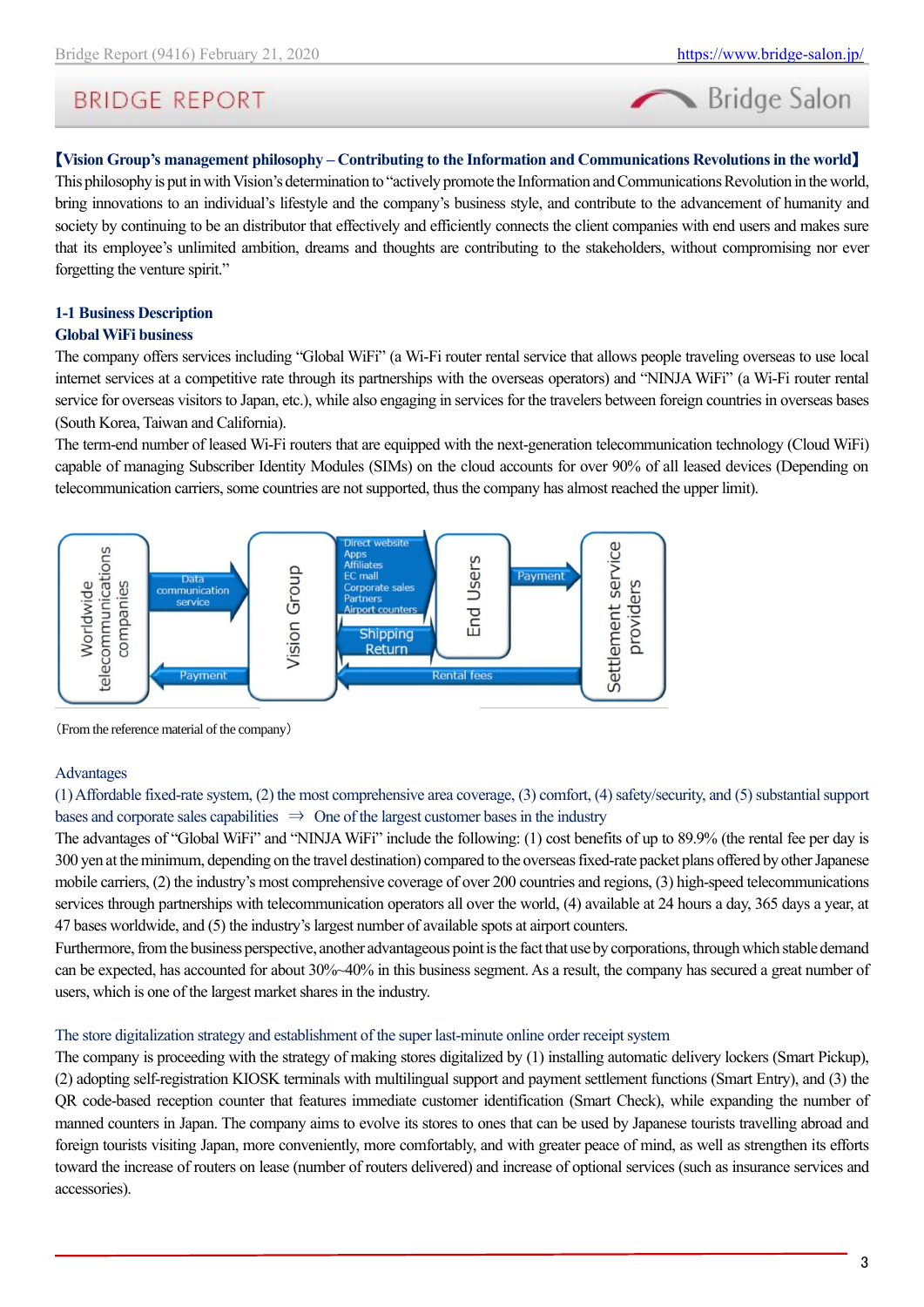



(From the reference material of the company)

In addition to strengthening the contact point with users, the store digitalization will make it possible to optimize the level of services according to user needs (reducing the waiting time for repeat users who do not require explanations while making airport staff deal with users who need it). As it is difficult to expand and install more airport counters, the company is planning to increase SmartPickup lockers, which will save labor, and improve throughput and reduce costs by utilizing the limited space effectively.

Furthermore, the combination of the store digitalization strategy, Cloud WiFi, and the customer database has established a "super lastminute online order receipt system," enabling the company to provide services for customers who are about to depart (the system has made it possible for the company to cope expeditiously with online application submitted right in front of airport counters by linking it with the database).



| Airport and other places to receive/return<br>in Japan |                        |  |  |  |  |
|--------------------------------------------------------|------------------------|--|--|--|--|
| Hokuriku/Koshinetsu                                    | <b>Hokkaido/Tohoku</b> |  |  |  |  |
| Niigata Airport                                        | New Chitose Airport ★  |  |  |  |  |
| <b>Komatsu Airport</b>                                 | Asahikawa Airport      |  |  |  |  |
| Kyushu/Okinawa                                         | Sendai Airport         |  |  |  |  |
| <b>Fukuoka Airport★</b>                                | Kanto                  |  |  |  |  |
| Kita-kyushu Airport★                                   | Narita Airport★        |  |  |  |  |
| Oita Airport                                           | Haneda Airport★        |  |  |  |  |
| Miyazaki Airport                                       | SHIBUYA"CHIKAMICHI"    |  |  |  |  |
| JR Miyazaki Sta.                                       | <b>Tokai/Kansai</b>    |  |  |  |  |
| Kagoshima Airport★                                     | Kansai Airport★        |  |  |  |  |
| Naha Airport                                           | Chubu Airport★         |  |  |  |  |
| Miyako Shimojishima                                    | Shizuoka Airport       |  |  |  |  |
| <b>Airport ★</b>                                       | Itami Airport★         |  |  |  |  |

(From the reference material of the company)

#### **Earnings structure**

| Title         | Outline                                                                                                   |
|---------------|-----------------------------------------------------------------------------------------------------------|
| <b>Sales</b>  | $\Box$ Rental fee per day $\times$ No. of days a router is used                                           |
|               | *Average: 1,000 yen/day; average number of days of use: 7                                                 |
|               | * Optional services, such as the insurance services and mobile batteries                                  |
|               | $\oslash$ Basic monthly fee (1,970 yen) + Charges for data telecommunications (plan) × No. of days of use |
| Cost of sales | • Data telecommunications fee (to carriers in each country)                                               |
|               | · Price of terminals (mobile Wi-Fi routers)                                                               |
|               | *It is posted in rental assets (depreciation costs are recorded; the depreciation period is 2 years).     |
|               | • Outsourcing expenses (commission for distributors), etc.                                                |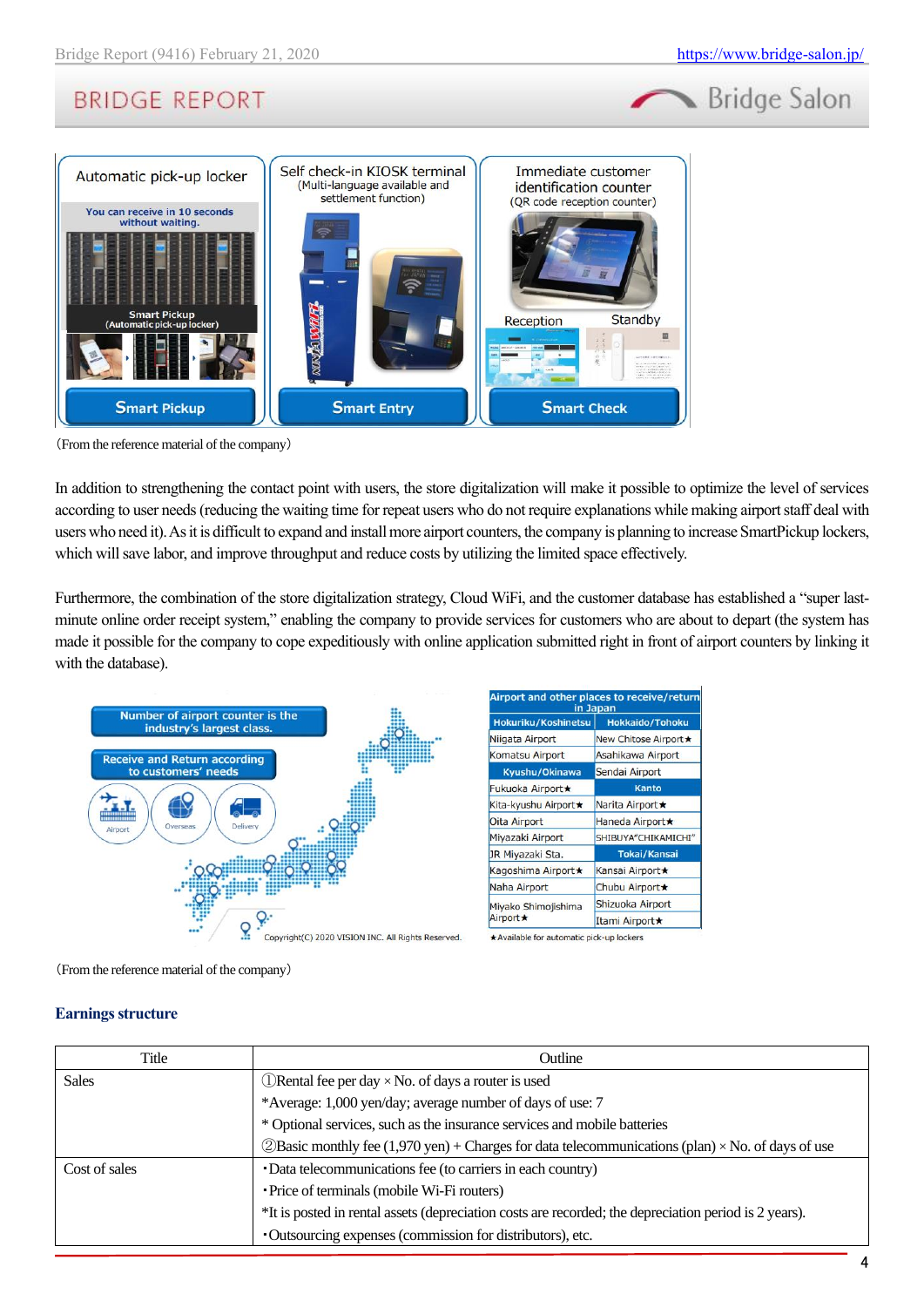

| SG&A expenses | • Personnel cost                                                                                           |
|---------------|------------------------------------------------------------------------------------------------------------|
|               | • Advertising cost                                                                                         |
|               | • Operation costs and land and building rent of shipping centers, airport counters, customer centers, etc. |
|               | •Other SG&A expenses                                                                                       |

(Created based on company data. Same below).

#### Comparison of means of connecting to the Internet at overseas destinations (1)

| Connection method     | Price                                                                                                      | Area | Communication                                                                                                        | Management | Security |  |  |  |
|-----------------------|------------------------------------------------------------------------------------------------------------|------|----------------------------------------------------------------------------------------------------------------------|------------|----------|--|--|--|
|                       |                                                                                                            |      | speed                                                                                                                |            |          |  |  |  |
| "GLOBAL WiFi"         |                                                                                                            |      |                                                                                                                      |            |          |  |  |  |
| "NINJA WiFi"          |                                                                                                            |      | Procurement in partnership with local high-quality lines. Local fastest. Reliable Price. Safe. Easy (apply and use). |            |          |  |  |  |
| International roaming | ×                                                                                                          |      |                                                                                                                      |            |          |  |  |  |
|                       |                                                                                                            |      | There are problems with price and quality. (High price of $980 - 2,980$ yen. Users may be charged even more.)        |            |          |  |  |  |
| <b>SIM</b>            |                                                                                                            |      |                                                                                                                      | x          |          |  |  |  |
| (Local procurement)   |                                                                                                            |      | Need knowledge and management. (Local purchase, problem in capacity, recharge regularly, etc.)                       |            |          |  |  |  |
| Free Wi-Fi spot       | ×                                                                                                          |      |                                                                                                                      |            | ×        |  |  |  |
|                       | Limited location. The speed may be slow depending on the facility line and the number of people connected. |      |                                                                                                                      |            |          |  |  |  |
|                       | Security concerns.                                                                                         |      |                                                                                                                      |            |          |  |  |  |

#### Comparison of means of connecting to the Internet at overseas destinations (2)

| Wi-Fi router rental                           | Comparison  | Roaming                                 | Free Wi-Fi spot/Hotel Wi-Fi           |
|-----------------------------------------------|-------------|-----------------------------------------|---------------------------------------|
|                                               | table       | (Telecom carriers' fixed-rate)          |                                       |
| 300 yen/day $-1,970$ yen/day                  | Charge      | 980 yen/day $-2,980$ yen/day            | Free Wi-Fi spot: Free                 |
| Apply on the web and rent                     |             | Prior confirmation of construct         | Wi-Fi:<br>Hotel<br>included<br>1n     |
|                                               |             | details, compatible models,<br>and      | accommodation fee or 500-3,000        |
|                                               |             | setting is required according to the    | yen                                   |
|                                               |             | plan (depending on contract mobile      |                                       |
|                                               |             | company)                                |                                       |
| Reliable<br>flat-rate system<br>stable<br>and | Merit       | Easy connection (tethering is also      | Easy to use                           |
| communication speed                           |             | possible)                               | Available area is limited, but        |
| <b>Enhanced security and compensation</b>     |             |                                         | many places are provided free of      |
| · Flat-rate system                            |             |                                         | charge and easy to connect            |
| • Capacity can be selected according to the   |             |                                         |                                       |
| rental scene.                                 |             |                                         |                                       |
| More luggage                                  | Demerit     | The price is expensive                  | Careful about unauthorized access     |
| It is necessary to carry a Wi-Fi router in    |             | · Pricing is more expensive than rental | While easy to use, there is a risk of |
| addition to the smartphone.                   |             | WiFi.                                   | unauthorized access and virus         |
|                                               |             | · Incorrect data roaming setting can    | infection and personal information    |
|                                               |             | result in high charges.                 | being stolen                          |
| • For those who want to communicate at a      | Recommended | Those who want to use it easily with    | Use area is limited but it is cheap.  |
| stable transmission speed without worrying    |             | their own devices                       | Overseas Internet is sufficient in a  |
| about additional charges with the flat-rate   |             |                                         | limited time.                         |
| system. (Can be used by multiple people,      |             |                                         |                                       |
| even cheaper by splitting)                    |             |                                         |                                       |
| If you carry it, you can use it in various    |             |                                         |                                       |
| places.                                       |             |                                         |                                       |
| • Access is not concentrated and difficult to |             |                                         |                                       |
| connect.                                      |             |                                         |                                       |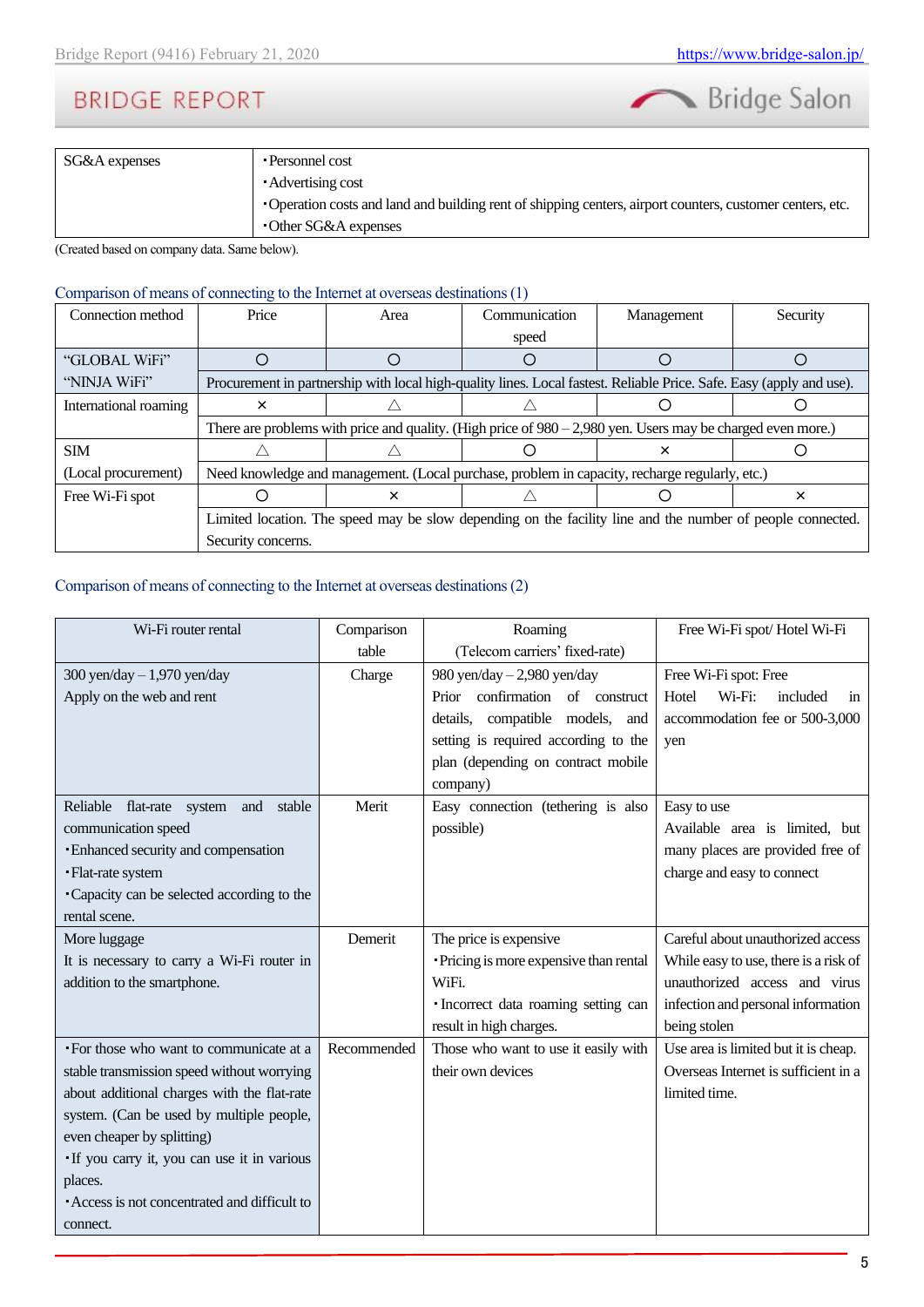

### Trends by attribute (FY Dec. 2019)

Ratio of overseas usage (outbound Japan  $\rightarrow$  overseas) by individuals and corporations

| No. of rentals | 2016<br>EV | 2017<br>FV | 2018  | ЧV<br>2019 | Amount      | FY.<br>2016 | FУ<br>2017 | 2018<br>FY | FY 2019 |
|----------------|------------|------------|-------|------------|-------------|-------------|------------|------------|---------|
| Corporation    | 50.8%      | 43.6%      | $4\%$ | 36.9%      | Corporation | 54.4%       | 50.9%      | 46.4%      | 45.8%   |
| Individual     | 49.2%      | 56.4%      | 62.6% | 63.1%      | Individual  | 45.6%       | 49.1%      | - 3.6%     | 54.2%   |

Ratio of overseas usage (outbound Japan  $\rightarrow$  overseas) by repeat users and new users

| No. of rentals |       | FY 2016   FY 2017   FY 2018   FY 2019 |       |       | Amount       | FY 2016 | FY 2017 | FY 2018 | FY 2019 |
|----------------|-------|---------------------------------------|-------|-------|--------------|---------|---------|---------|---------|
| Repeat users   | 53.9% | 53.1%                                 | 54.4% | 55.3% | Repeat users | 53.0%   | 53.1%   | 53.6%   | 53.6%   |
| New users      | 46.1% | 46.9%                                 | 45.6% | 44.7% | New users    | 47.0%   | 46.9%   | 46.4%   | 46.4%   |

Ratio of total overseas usage (outbound Japan  $\rightarrow$  overseas) by age composition

|                | 18 or younger | 19-24 | $25-29$ | 30-34 | 35-39 | $40 - 44$ | 45-49 | 50-54 | 55-59 | 60 or more | Unknown |
|----------------|---------------|-------|---------|-------|-------|-----------|-------|-------|-------|------------|---------|
| Male<br>Female | 1.1%          | 13.9% | 14.7%   | 13.2% | .8%   | 10.6%     | .4%   | 8.9%  | 6.4%  | 6.7%       | 1.4%    |
| Male           | 0.7%          | 8.2%  | .2%     | 12.7% | 3.0%  | 12.4%     | 13.3% | 9.9%  | 7.3%  | 9.1%       | 2.2%    |
| Female         | 1.4%          | 19.4% | 18.1%   | 13.7% | 10.6% | 8.9%      | 9.7%  | 7.9%  | 5.5%  | 4.4%       | $0.6\%$ |

#### **Information and Communications Service business**

With Best Link Inc., a consolidated subsidiary, at its core, the group offers services aimed mainly at newly established corporations, venture businesses and multi-store development enterprises such as food-service chains, from its 15 offices nationwide and in cooperation with its partner companies. The services include subscription agency operations for various telecommunications services such as business phones, agency operations of arranging lines for landline telephones, subscribertelephones, and NTT Hikari telephones, corporate mobile phones, broadband lines, sales and maintenance of mobile telecommunication devices, OA equipment and security products (UTM), etc., designing websites, and agency operations for new power services targeting enterprises.

The company has advantages in prospecting for corporations newly established (within 6 months), one of its major targets, and it is estimated, according to the data by the Ministry of Justice (the number of newly registered companies was 116,208 in Japan in 2018), that the company has conducted transactions with one in every 7-8 corporations newly founded in Japan. These advantageous points are backed by the company's strong power to attract customers through its unique online marketing (Internet media strategy), through which the company maximizes running yield (recurring revenue-type business) and conducts additional sales with high productivity (up/cross selling) through the Customer Relationship Management (CRM; customer relationship and ongoing transactions) strategy.

For example, the company receives commission from operators for telephone line arrangements unless contracts for the service are cancelled, and it can earn maintenance fees for multifunction photocopiers on a continuous basis. Moreover, the follow-up service by its customer loyalty team has enabled the company to establish a recurring revenue-type business model, in which earnings are accumulated by taking in demand for lines and equipment that increases with customers' business growth, and providing optimal services according to customers' growth stage (additional sales with high productivity through up/cross selling). The company will evolve its recurring revenue-type business model while expanding the target customer from enterprises with growth potential to ones in the growth stage.

#### Earnings structure

| Title        | Overview                                  |                                                                  |  |  |  |  |  |
|--------------|-------------------------------------------|------------------------------------------------------------------|--|--|--|--|--|
|              | Fixed-line telecommunications, mobile     | OA equipment (multifunction machine, business phones), websites, |  |  |  |  |  |
|              | phones, electric power                    | security                                                         |  |  |  |  |  |
| <b>Sales</b> | •Commission fee (brokerage)               | · Sales proceeds: deposited by leasing companies and credit card |  |  |  |  |  |
|              | • Renewal commission (depending on the    | companies                                                        |  |  |  |  |  |
|              | customer usage status)                    | • Maintenance cost: deposited and factoring (for maintenance of  |  |  |  |  |  |
|              | *Deposited by telecommunication operators | websites) by manufacturers,                                      |  |  |  |  |  |
|              | and distributors                          |                                                                  |  |  |  |  |  |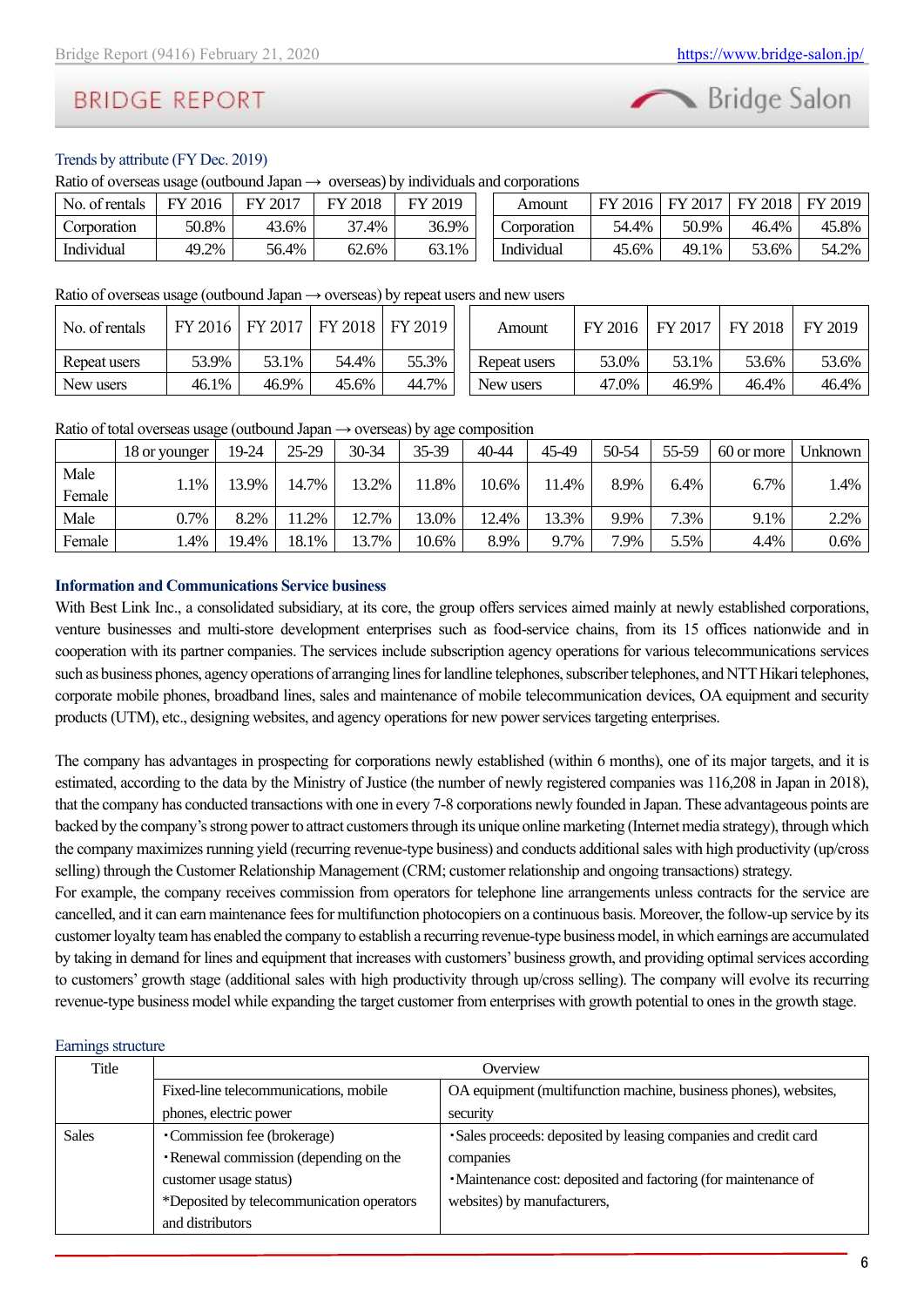

| Cost of sales | • Price of terminal (mobile phones)                                                                                | • Price of equipment (OA equipment, security)             |  |
|---------------|--------------------------------------------------------------------------------------------------------------------|-----------------------------------------------------------|--|
|               | *No cost of sales for fixed-line                                                                                   | *Payment to manufacturers                                 |  |
|               | telecommunications and electric power                                                                              | ·Outsourcing expenses (commission for distributors), etc. |  |
|               | *Payment to telecommunication operators and                                                                        |                                                           |  |
|               | distributors                                                                                                       |                                                           |  |
|               | • Outsourcing expenses (commission for                                                                             |                                                           |  |
|               | distributors), etc.                                                                                                |                                                           |  |
| SG&A          | Personnel cost, advertising cost (websites), land and building rent of call centers, etc., and other SG&A expenses |                                                           |  |
| expenses      |                                                                                                                    |                                                           |  |

#### Competitive advantage

| <b>Startups</b>       | The company has conducted transactions with one in every 7-8 corporations* newly founded in Japan.          |
|-----------------------|-------------------------------------------------------------------------------------------------------------|
|                       | The number of newly registered companies was 116,208 in Japan in 2018. (according to the Ministry of        |
|                       | Justice).                                                                                                   |
| Web strategy          | It has strong power to attract customers through its unique online marketing (Internet media strategy)      |
| Customer loyalty      | Customer Relationship Management (CRM; customer relationship and ongoing transactions) strategy based on    |
|                       | unique knowhow.                                                                                             |
|                       | Maximization of continuous earnings $=$ recurring-type revenue business.                                    |
|                       | Additional sales with high productivity (up/cross selling).                                                 |
| Products and services | Products and services that lead to customers' "sales improvement," "cost reduction," "increased operational |
|                       | efficiency," "enhanced communication" and "promotion of DX" (products that are not likely to be influenced  |
|                       | by economic environment).                                                                                   |
|                       | It is possible to change the business structure according to the situation (economic environment, trends,   |
|                       | economic conditions, etc.) as the company has multiple business segments (a flexibly-changeable business    |
|                       | system).                                                                                                    |

\*The total number of corporations (including sole proprietors) established within 6 months that have started trading with the company (according to the company's data).

\*The number is subject to change due to changes in handled services and products.

#### **1-2 Growth strategy**

In the Global WiFi business, the company will work toward expansion (exploring a new market: growth of each stage, global expansion), extension (improving profitability) and utilization (business development: platform for travel-related services) of the customer and business bases, and in the Information and Communications Service business, strengthen the channels, products/services and the business model.

#### **Global WiFi business**

About 31.88 million foreign tourists visited Japan (inbound travelers) in 2019 (according to the Japan National Tourism Organization). Meanwhile, the number of Japanese tourists traveling to overseas nations (outbound travelers) is about 20.08 million per year. The number of tourists travelling from one overseas country to another has exceeded 1.4 billion (according to the reference material of the company; source: officially published material by the United Nations World Tourism Organization), and the market scale estimated by the company is over 9 trillion yen.

The company is growing rapidly, but its market share is still 17.3% for overseas use (outbound: from Japan to overseas) and 3.1% for domestic use (inbound: from overseas to Japan, including Japanese people). Accordingly, their share in the Japanese market (outbound and inbound travelers) is 8.6%, which indicates that there remains room for increasing the market share. The company will endeavor to further increase the percentage by not only prospecting for new users, but also offering services to repeat users and taking in corporate demand. Furthermore, it will strengthen the business foundation through cost reduction and productivity improvement in an attempt to boost profitability.

In the medium and long term, the company plans to develop a new business, "a travel-related service platform," using the customer bases of "Global WiFi" and "NINJA WiFi."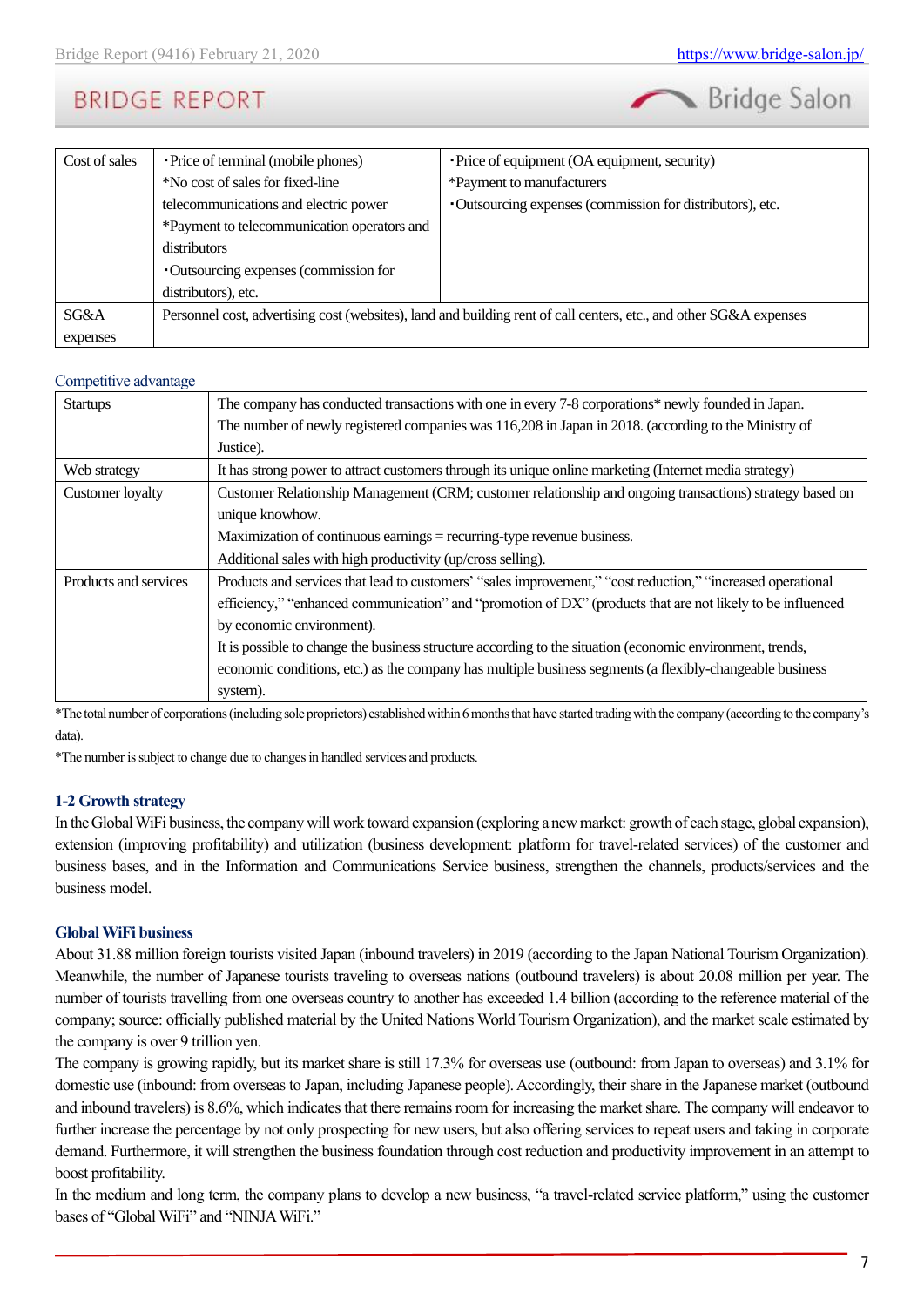

#### **Information and Communications Service business**

According to the data of the Ministry of Justice, the number of newly registered companies was 116,208 in Japan in 2019. It is continuing to grow thanks to the support for starting business and companies provided by the government, and the company plans to implement the backward integration strategy by attracting customers through utilization of the know-how of online marketing, which has 15 years of success.

Also, the (total) number of registered head and branch offices for transfer was 144,597 (excluding the offices not requiring registration for transfer). In addition to taking in demand for change procedures at the time of adding commodities and transferring offices, etc., the company will conduct up/cross selling through high-level operations of the Customer Royalty Team (CLT).

Furthermore, the company will utilize the business model that it established in 25 years since its foundation and corporate sales strengths (structure, know-how, various sales channels) in all the businesses including the Global WiFi business (adopting the Vision Hybrid Synergy model).

"GLOBAL WiFi" Business

**Customer Foundation/Business Foundation** 

- Expansion (Market development = Growth in each stage, global expansion)
- (Improve profitability) - Stability
- Utilization (Business development = Travel related service platform)
- Information and Communications Service Business
	- Enhance channel.
	- Enhance products, services, and business models.



(From the reference material of the company)

## **2**.**Fiscal Year December 2019 Earnings Results**

#### **2-1 Consolidated Business Results**

|                  | FY 18/12 | <b>Ratio to Sales</b> | FY 19/12 | Ratio to Sales | YoY       | Revised forecast at 20 | Compared with the forecast |
|------------------|----------|-----------------------|----------|----------------|-----------|------------------------|----------------------------|
| <b>Sales</b>     | 21,503   | 100.0%                | 27,318   | 100.0%         | $+27.0%$  | 25,793                 | $+5.9\%$                   |
| Gross profit     | 12.650   | 58.8%                 | 15,690   | 57.4%          | $+24.0\%$ | 15,094                 | $+4.0\%$                   |
| SG&A expenses    | 10.165   | 47.3%                 | 12,365   | 45.3%          | $+21.6%$  | 11,830                 | $+4.5%$                    |
| Operating income | 2,484    | 11.6%                 | 3,325    | 12.2%          | $+33.8%$  | 3,264                  | $+1.9\%$                   |
| Ordinary income  | 2,499    | 11.6%                 | 3,358    | 12.3%          | $+34.4%$  | 3,248                  | $+3.4%$                    |
| Net income       | 1,529    | 7.1%                  | 2,226    | 8.1%           | $+45.6%$  | 2,116                  | $+5.2%$                    |

\*Unit: ¥mn

#### **Sales and operating income grew 27.0% and 33.8%, respectively, year on year.**

Sales were 27,318 million yen, up 27.0% year on year. While the sales of the Global WiFi business increased 31.3% year on year due to the rise in the number of rental transactions and the improvement in ARPU (sales per rental transaction) through the rise in the rate of selection of Unlimited Plan, the sales of the Information and Communications Service business rose 15.2% year on year through up/cross-selling.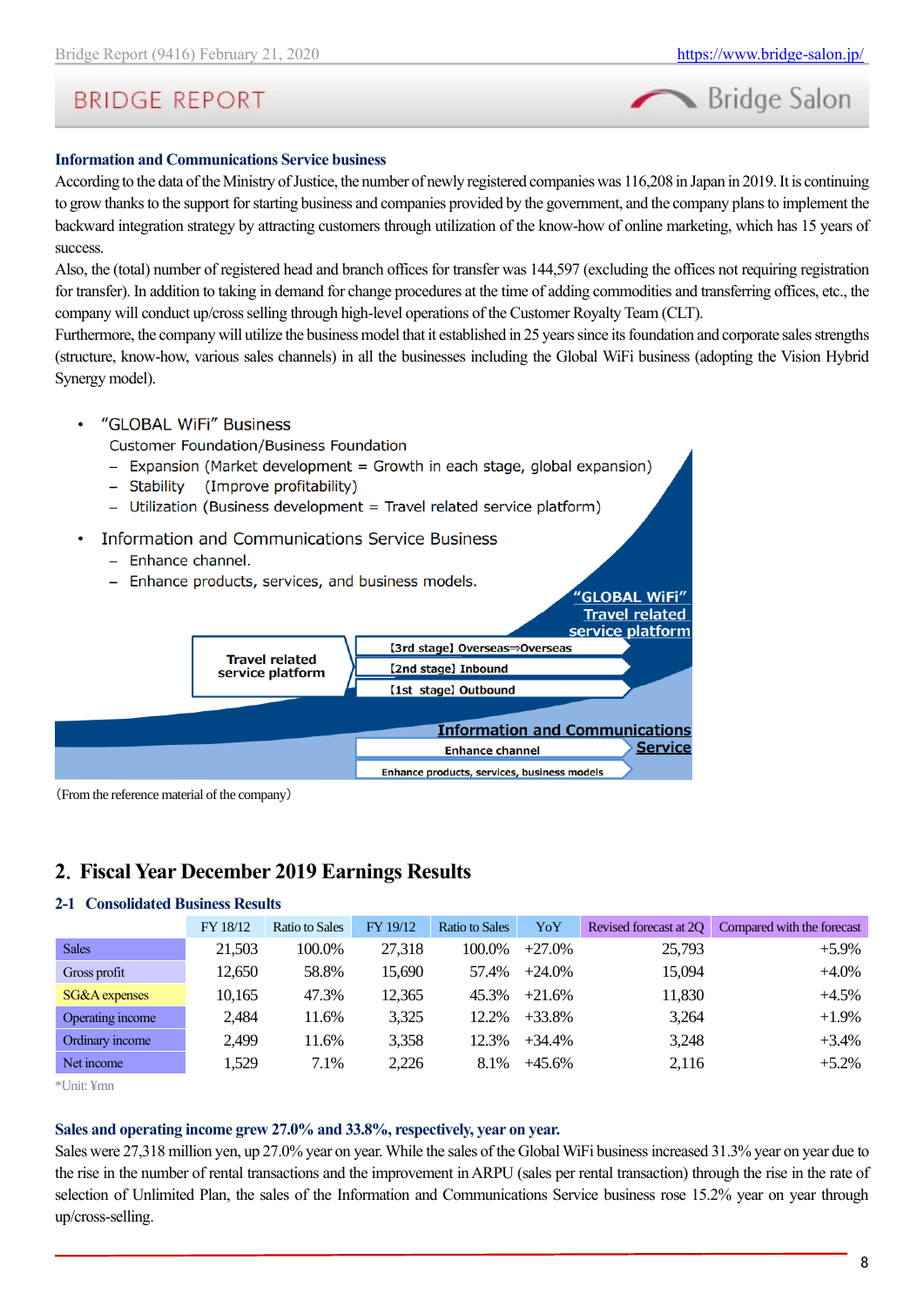Bridge Salon

## **BRIDGE REPORT**

Operating income was 3,325 million yen, up 33.8% year on year. Cost of sales augmented 31.3% year on year to 11,627 million yen, due to the change in the product lineup in the Information and Communications Service business and the effects of the new business "Pro Drivers." SGA increased 21.6% year on year to 12,365 million yen, due to the investment for business growth in the fiscal year ending Dec. 2020, including the increase in the number of employees (from 708 to 795) and the establishment of a collection center (which will be described later), but it was offset by sales growth, and operating income hit a record high.

The augmentation of cost of sales was mainly caused by the rise in the ratio of products that require procurement costs, such as mobile communication devices (cellphones) and OA equipment (all-in-one copiers), in the Information and Communications Service business, and the posting of personnel expenses for drivers (new costs) in the new business "ProDrivers." which was launched in the third quarter of the fiscal year ended Dec. 2018. Cost rate rose 1.4 points to 42.6%. As for the Global WiFi business, cost rate declined about 2.9 points, due to the improvement in the procurement conditions through the volume discount, cost reduction and streamlining of operation through the utilization of Cloud WiFi.

SGA increased due to business expansion and upfront investment, but the ratio of personnel expenses to sales declined about 3.1 points due to the streamlining of business operation by using AI chatbots and RPA in the Global WiFi business. Accordingly, SGA ratio decreased 2.0 points to 45.3%.

|                     | $17/12-1Q$ | 20    | 3Q    | 4 <sub>O</sub> | 18/12-1Q | 2Q    | 3Q    | 40    | $19/12-1Q$ | 2 <sub>O</sub>   | 30    | 4C    |
|---------------------|------------|-------|-------|----------------|----------|-------|-------|-------|------------|------------------|-------|-------|
| Net sales           | 4,326      | 4,024 | 4,827 | 4,377          | 4,922    | 4,933 | 5,961 | 5,686 | 6,470      | 6,467            | 7,610 | 6,770 |
| Operating<br>Income | 513        | 336   | 688   | 249            | 736      | 499   | 900   | 348   | 980        | 710 <sub>1</sub> | 1,280 | 354   |

Quarterly Net Sales and Operating Income

\*Unit: ¥mn

#### **2-2 Trends by segment**

|                                                  | <b>FY</b> | Compositio               | <b>FY</b> | Compositi | <b>YOY</b>               | <b>Revised forecast</b> | Compared with |
|--------------------------------------------------|-----------|--------------------------|-----------|-----------|--------------------------|-------------------------|---------------|
|                                                  | 18/12     | n Ratio                  | 19/12     | on Ratio  |                          | at $2Q$                 | the forecast  |
| Global WiFi                                      | 13,505    | 62.8%                    | 17,732    | 64.9%     | $+31.3%$                 | 16,395                  | $+8.2%$       |
| Information and                                  | 7,775     | 36.2%                    | 8,955     | 32.8%     | $+15.2%$                 | 8,587                   | $+4.3%$       |
| <b>Communications Service</b>                    |           |                          |           |           | $+175.8$                 |                         |               |
| <b>Others</b>                                    | 231       | 1.1%                     | 637       | 2.3%      | %                        | 814                     | $-21.7%$      |
| <b>Adjustments</b>                               | $-8$      | $\blacksquare$           | $-7$      | Ξ.        | ٠                        | $-4$                    |               |
| <b>Consolidated Sales</b>                        | 21,503    | 100.0%                   | 27,318    | 100.0%    | $+27.0%$                 | 25,793                  | $+5.9\%$      |
| Global WiFi                                      | 2,413     | 17.9%                    | 3,301     | 18.6%     | $+36.8%$                 | 2,916                   | $+13.2%$      |
| Information and<br><b>Communications Service</b> | 1,218     | 15.7%                    | 1,363     | 15.2%     | $+11.9%$                 | 1,543                   | $-11.7%$      |
| Others                                           | $-194$    | $\overline{\phantom{a}}$ | $-266$    |           |                          | $-69$                   |               |
| <b>Adjustments</b>                               | $-954$    | ÷                        | $-1,073$  | Ξ.        | $\overline{\phantom{a}}$ | $-1,126$                |               |
| Consolidated<br><b>Operating Income</b>          | 2,484     | 11.6%                    | 3,325     | 12.2%     | $+33.8%$                 | 3,264                   | $+1.9%$       |

\*Unit: ¥mn

#### **Global WiFi business**

While the number of travelers from Japan to overseas and the number of foreign visitors to Japan hit a record high, new users increased thanks to stable repeat users, and the company's shares in the markets of outbound and inbound travelers expanded. The number of rental transactions grew and ARPU rose, thanks to the outcomes of measures, including the rise in the rate of selection of Unlimited Plan (released in February 2019) and the increase in shipments of "Global WiFi for Biz," which is installed in each corporation for regular use. Continuous efforts for improving profitability bore fruit, as cost efficiency and operation improved.

Eight new counters were established, and 12 units of SmartPickup were installed. They include unstaffed shops as new-style ones, which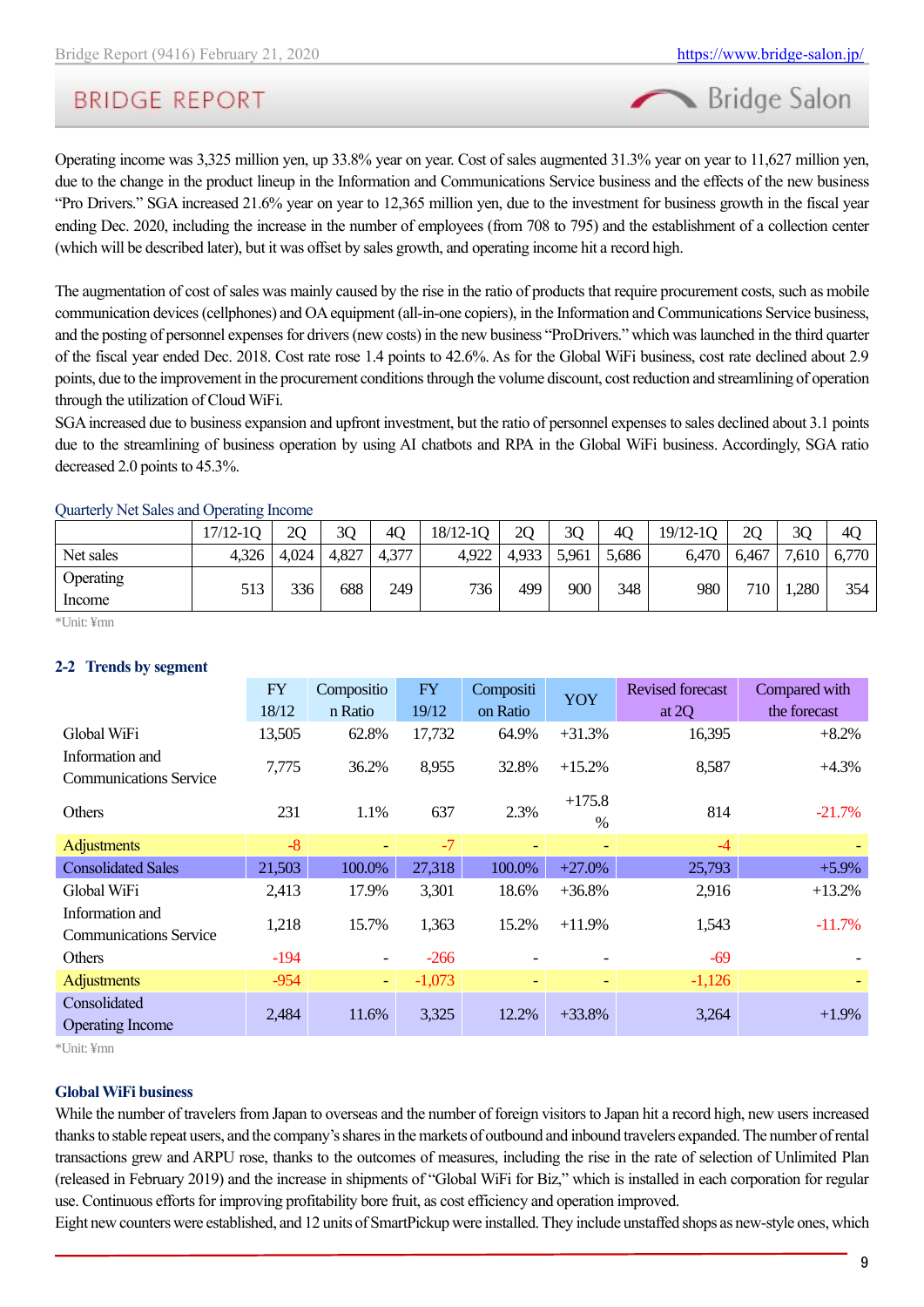Bridge Salon

are equipped with SmartPickup, a box for receiving and returning devices, and a vending machine for prepaid SIM cards to be used in Japan (Kitakyushu Airport and Shimojishima Airport). The vending machines for prepaid SIM cards to be used in Japan are strongly demanded by foreign visitors to Japan and those who return to Japan temporarily. By running unstaffed shops, it is possible to meet needs 24 hours a day, including the early morning and midnight, as this has been difficult from the viewpoint of staffing, and it is also possible to accelerate the increase of touch points at low cost while saving space (improvement in convenience and revenue).

As of the end of the term, the company has installed 38 counters, 31 units of SmartPickup, and return boxes in 18 airports in Japan (automatic delivery lockers in 10 airports).

#### Number of rentals per year

|                   | FY 12/12 | FY 13/12 | FY 14/12       | FY 15/12 | 16/12<br><b>FY</b> |     | FY 17/12   FY 18/12   FY 19/12 |     |
|-------------------|----------|----------|----------------|----------|--------------------|-----|--------------------------------|-----|
| Overseas use      |          | クク       | 46             | 64       | 88                 | 130 | 175                            | 216 |
| Domestic use      |          |          |                |          | 19                 | 28  | 40                             | 59  |
| Overseas business |          |          |                |          |                    |     |                                |     |
| Sum               |          | 24       | 5 <sup>1</sup> | 78       | 114                | 165 | 223                            | 283 |

Unit: ten thousand

#### Our Wi-Fi rental service penetration ratio (Japan) \*



(From the reference material of the company)

#### **Information and Communications Service business**

As the number of major clients, including newly established corporations and venture firms, is steadily rising, the company increased the retention rate of existing clients through CRM and received more orders through up/cross-selling strategies. The company increased transactions for its original services, including the cloud-type workflow service, and consultation tailored to each growth stage.

In detail, the number of orders for communications infrastructure lines and shifts to new electric power did not grow well, but the performance of mobile communication (cellphones), OA devices (all-in-one copiers), etc. was healthy. In addition, the sale of the cloudtype workflow service "VWS" (which contributed to the increase in recurring revenue), which was developed by the company and for which users are charged monthly, produced good results. As for profit, the company strived to enhance profitability by raising the average spending by selling multiple products as sets, reducing the costs for installation of OA devices, etc. and producing websites by promoting in-house production, but the ratio of products that require procurement costs increased, so profit rate declined.

#### **2-3 Financial Condition and Cash Flow Financial Condition**

|                               |        | December 2018 December 2019 |                                 | December 2018 December 2019 |        |
|-------------------------------|--------|-----------------------------|---------------------------------|-----------------------------|--------|
| Cash and deposits             | 7,563  | 8.485                       | Trade payables                  | 877                         | 1,203  |
| Trade receivables             | 1,966  | 2,218                       | Income taxes payable            | 598                         | 634    |
| Current assets                | 10,262 | 11,792                      | Provision for bonuses           | 242                         | 280    |
| Property, plant and equipment | 1,071  | 1.200                       | <b>Current liabilities</b>      | 3,748                       | 4,222  |
| Intangible fixed assets       | 676    | 666                         | Noncurrent liabilities          |                             | 46     |
| Investments and Other         | 1,541  | 1.514                       | Net assets                      | 9,803                       | 10,905 |
| Noncurrent assets             | 3,289  | 3,381                       | <b>Total liabilities Equity</b> | 13,552                      | 15,173 |
| *Unit: ¥mn                    |        |                             |                                 |                             |        |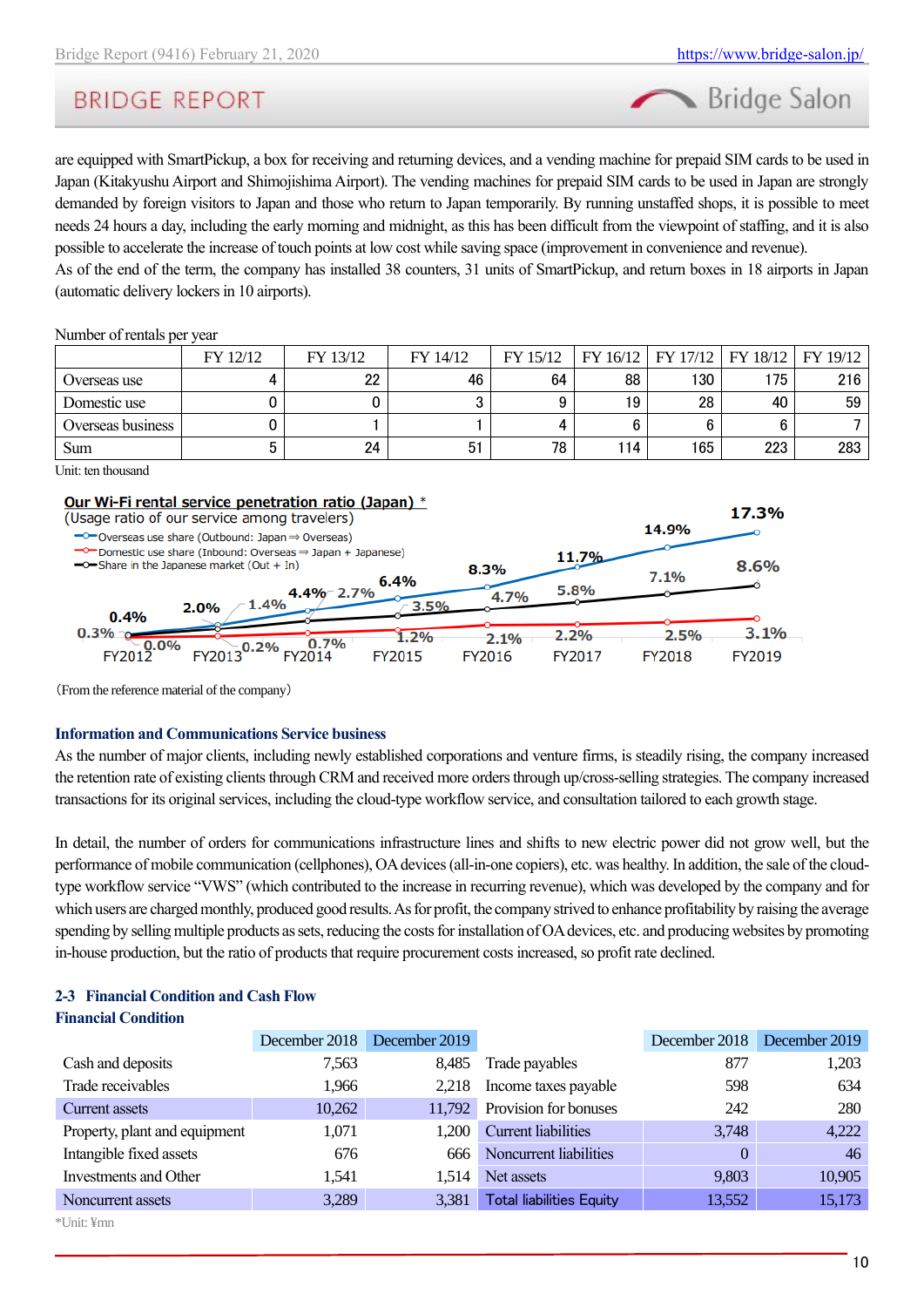Bridge Salon

Term-end total assets were 15,173 million yen, up 1,621 million yen from the end of the previous term. Cash and deposits account for 55.9% of total assets (55.8% at the end of the previous term), indicating debt-free management. 73.6% (62.6% at the end of the previous term) of rental assets, which are dominant in tangible fixed assets, have been depreciated. Capital-to-asset ratio is 71.7% (72.2% at the end of the previous term).

#### **Cash Flow**

|                                                       | FY 12/18 | FY 12/19 | YOY                |
|-------------------------------------------------------|----------|----------|--------------------|
| <b>Operating Cash Flow (A)</b>                        | 2,888    | 3,549    | $+22.9%$<br>$+661$ |
| Investing Cash Flow (B)                               | $-1.457$ | $-1.435$ | $+22$              |
| Free Cash Flow $(A+B)$                                | 1,430    | 2,114    | $+683$<br>$+47.8%$ |
| <b>Financing Cash Flow</b>                            | $-312$   | $-1.164$ | $-852$             |
| Balance of cash and cash equivalents at end of period | 7,563    | 8,485    | $+922$<br>$+12.2%$ |
|                                                       |          |          |                    |

\*Unit: ¥mn

The company secured an operating CF of 3,549 million yen, as pretax profit was 3,199 million yen (2,192 million yen in the previous term), depreciation was 1,053 million yen (830 million yen in the previous term), increase in accounts receivable was -257 million yen (-496 million yen in the previous term), and so on. InvestingCF is attributable to the purchase of property, plant and equipment, including rental assets, the purchase of intangible assets, etc. while financing CF is due to the acquisition of treasury shares, etc.

#### **Reference: Trend of ROE**

|                              | FY 12/15             | FY 12/16   | FY 12/17   | FY 12/18   | FY 12/19   |
|------------------------------|----------------------|------------|------------|------------|------------|
| <b>ROE</b>                   | 13.94%               | 11.79%     | 15.23%     | 16.67%     | 21.55%     |
| Net profit margin on sales   | 4.69%                | 5.48%      | 6.89%      | 7.11%      | 8.15%      |
| Total asset turnover [times] | $2.01 \text{ times}$ | 1.61 times | l.64 times | 1.72 times | 1.90 times |
| Leverage [times]             | l.48x                | 1.34x      | 1.35x      | 1.36x      | 1.39x      |

\*ROE(Return on Equity) is obtained by multiplying "net income margin(net income/sales)", "Total asset turnover(sales/total asset)", and "leverage(total asset/equity capital, or the reciprocal of capital-to-asset ratio)". ROE  $=$  Net income margin  $\times$  Total asset turnover  $\times$  Leverage

\*The above calculations are based on the data in the summary of Financial statements and the Annual securities report, but the total assets and shareholders' equity required for the calculations are the average of the balance at the end of the previous fiscal year and the balance at the end of the current fiscal year (the capital adequacy ratios in the Summary of Financial Statements and the Annual Securities Report are calculated based on the balance at the end of the fiscal year, so the reciprocal of these ratios does not necessarily match the above leverage).

## **3**.**Fiscal Year December 2020 Earnings Estimates**

#### <span id="page-10-0"></span>**3-1 Consolidated Earnings**

|                     | $FY 12/19$ (actual) | Ratio to sales | $FY 12/20$ (forecast) | Ratio to sales | YOY       |
|---------------------|---------------------|----------------|-----------------------|----------------|-----------|
| <b>Sales</b>        | 27,318              | 100.0%         | 31,396                | 100.0%         | $+14.9%$  |
| <b>Gross Profit</b> | 15,690              | 57.4%          | 18.256                | 58.1%          | $+16.4%$  |
| SG&A                | 12,365              | 45.3%          | 14,253                | 45.4%          | $+15.3%$  |
| Operating income    | 3,325               | 12.2%          | 4,003                 | 12.8%          | $+20.4%$  |
| Ordinary income     | 3,358               | 12.3%          | 4,005                 | 12.8%          | $+19.2%$  |
| Net income          | 2,226               | 8.1%           | 2,674                 | 8.5%           | $+20.1\%$ |

\*Unit: ¥mn

#### **Sales are estimated to rise 14.9% year on year, while operating income is projected to increase 20.4% year on year.**

Sales are estimated to be 31,396 million yen, up 14.9% year on year. The sales of the Global WiFi business are projected to increase 18.9% year on year, due to the sales promotion of Global WiFi for Biz and the increase in rate of selection of Unlimited Plan, through the improvement in popularity based on promotional activities. The sales of the Information and Communications Service business is forecasted to increase 2.8% year on year, due to the expansion of the existing business and the promotion of the company's original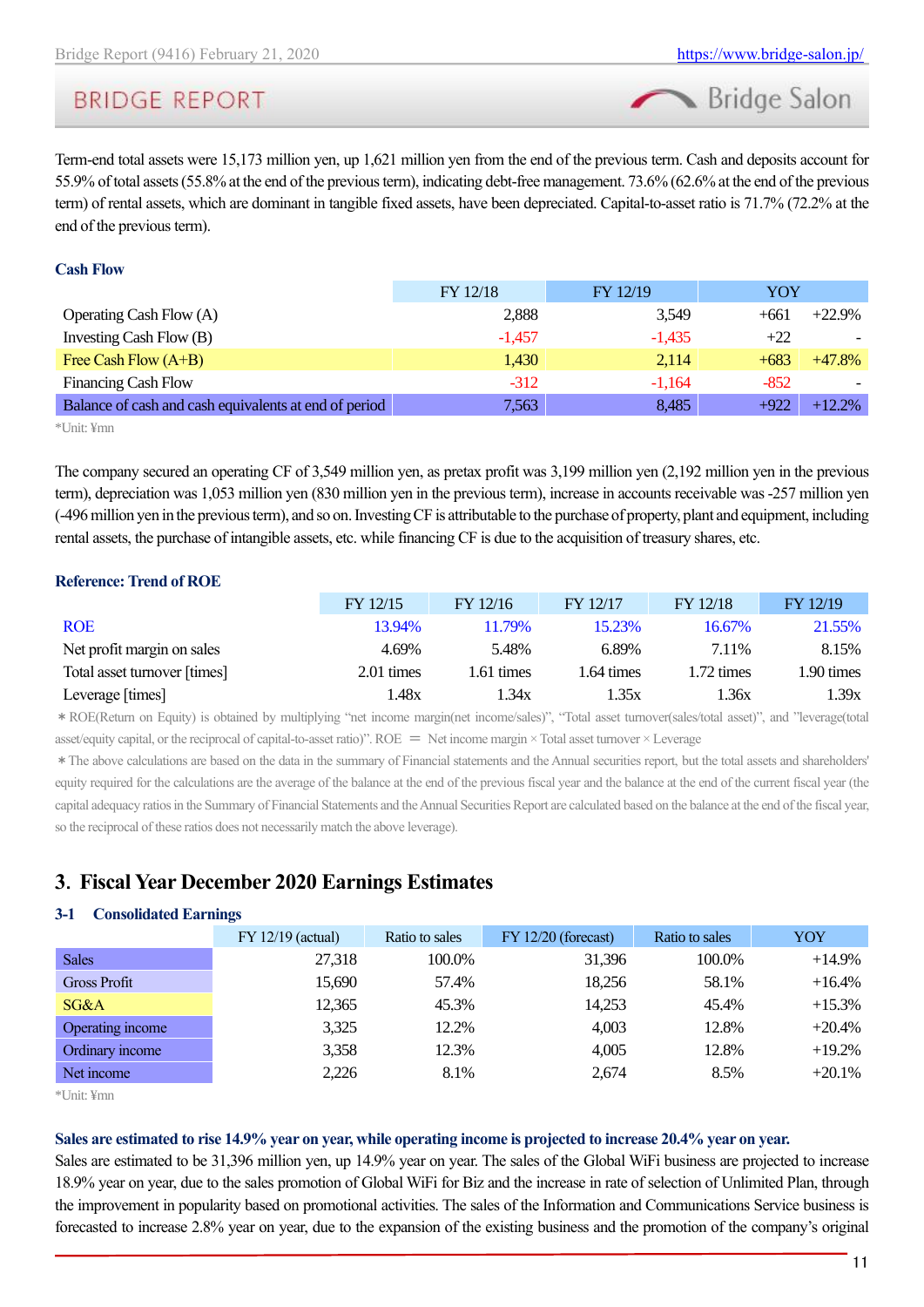

service SaaS (cloud application service). The new business "Pro Drivers" is expected to grow steadily.

Operating income is estimated to be 4,003 million yen, up 20.4% year on year. The profit rate of the Global WiFi business will decline due to promotional campaigns and upfront investment, including the improvement of touch points and handover sites/methods, but the profit rate of the Information and Communications Service business will increase due to the change in sales composition, and "Pro Drivers" will become profitable, so other losses are estimated to drop significantly.

#### Trends by segment FY 12/19 (actual) Composition Ratio FY 12/20 (forecast) Composition Ratio YOY Global WiFi 17,732 64.9% 21,076 67.1% +18.9% Information and Communications Service 8,955 8,955 32.8% 9,210 29.3% +2.8% Others 637 2.3% 1,108 3.5% +74.0% Adjustments -7 - 0 - - Consolidated Sales 27,318 100.0% 31,396 100.0% +14.9% Global Wifi 3,301 18.6% 3,736 17.2% +13.2% Information and Communications Service 1,363 15.2% 1,497 16.3% +9.8% Others  $-266$  -  $-35$  -  $-$ Adjustments  $-1,073$   $-1,194$   $-1,194$   $-1,194$ Consolidated Operating Income 3,325 12.2% 4,003 12.8% +20.4%

\*Unit: ¥mn

#### **3-2 Activities in each business segment**

As for the Global WiFi business, the company will promote Global WiFi for Biz and strive to increase the rate of selection of Unlimited Plan by improving the popularity through promotional campaigns, and enrich services for travelers. In addition, the company will open shops and operate the FC business according to regional characteristics and markets, and proceed with overseas (global) business by cooperating with other companies in each area (offering lines), etc. The company will make continuous efforts to improve convenience by improving touch points and handover sites/methods.

As for the Information and Communications Service business, the company will work on the expansion of the existing business (communication lines, OA devices, website production, etc.) and the sales promotion of SaaS (cloud application services). For SaaS, the company will actively conduct investment (in-house development, acquisition of companies, and business and capital tie-ups), to enrich the lineup of its services.

In addition, the company will actively operate services and businesses that exert synergy (including the acquisition of companies and business/capital alliances), and reconsider operations and management systems that are not linked with the increase of orders received (reducing the ratio of SGA).

#### **Global WiFi business**

#### Promotion of use of Cloud WiFi

The rented Wi-Fi routers mounted with the next-generation communications technology (Cloud WiFi) for managing SIM in the cloud account for a slightly less than 94% of the total number of rented terminals (which is near to the upper limit, because they cannot be used in some countries according to communications carriers). Cloud WiFi is a differentiation service utilizing SIM based on their own contract, and users can use communications lines around the world with a single terminal without inserting or replacing a SIM card. There exists a high hurdle from the aspect of security for connecting a single terminal with carriers in many countries and regions seamlessly via Cloud WiFi, but the company made it possible to use the terminal in over 100 countries and regions.

On the other hand, Cloud WiFi is beneficial, because it reduces the ratio of costs for communications (improving the efficiency of use of communications lines), saves labor for shipping and operation (reducing SGA), and offers services based on it and new methods (increasing revenue).

In August 2019, the company launched the rental service of the cloud-compatible smartphone-type Wi-Fi router "GW01," down 59%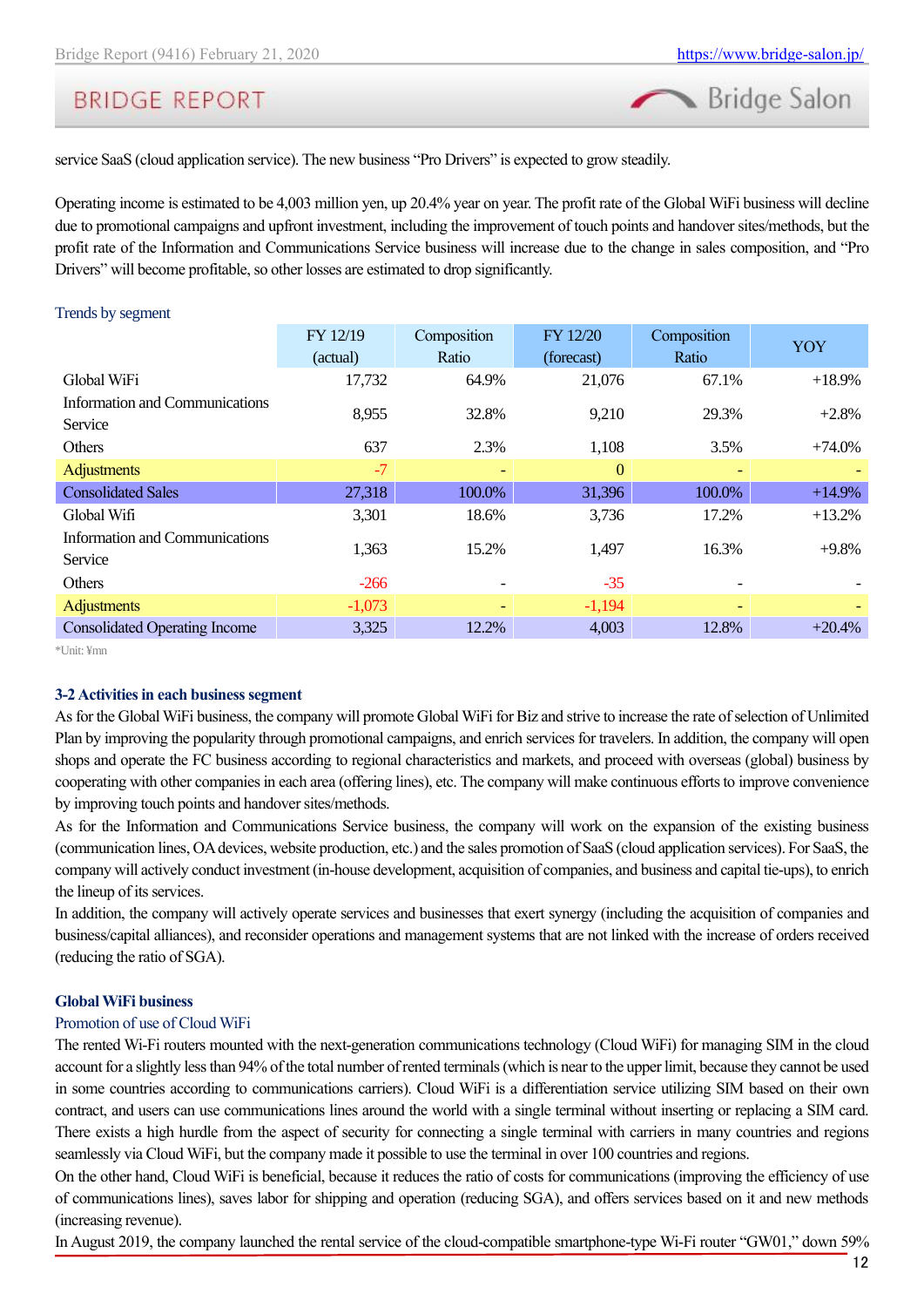Bridge Salon

in thickness and down 25% in weight from the previous model, to meet users' request for improvement in the weight and thickness of terminals. It keeps the previous models' function to get connected to over 108 areas automatically, and has an upgraded battery, and can utilize ad distribution and location information. The battery can be used continuously for up to 12 hours. Therefore, users can check the state of use with a big display without worrying about the remaining battery power.

#### Effects of utilization of Cloud WiFi

| Reduction of rate of cost for | Allocation of an appropriate line when used                                                          |
|-------------------------------|------------------------------------------------------------------------------------------------------|
| communications                | Since the number of rented terminals exceeds the number of terminals in operation, it is possible to |
| (Improvement in efficiency of | offer the appropriate number of communications lines and capacities.                                 |
| use of communications lines)  |                                                                                                      |
| Labor saving in shipping and  | Plentiful inventory of terminals not in operation                                                    |
| operation (reduction of SGA)  | By stocking them at airport counters, etc., it is possible to eliminate out-of-stock cases.          |

#### Promotion of Global WiFi for Biz (installed in each office with a monthly charge of 1,970 yen)

By adopting Cloud WiFi, it became possible to offer "Global WiFi for Biz," which is expected to promote the continuous use by corporate users (improving convenience and satisfaction level). "Global WiFi for Biz" is installed in each office, so it is unnecessary to rent devices for use. In addition, for domestic communications, it is possible to transmit up to 3GB per month free of charge, so users can use the device for their daily lives. This leads to the adoption of services and new methods, including the incorporation into products of travel agencies and overseas travels, the enrichment of inventory at airport counters, the expansion of target areas (minimization of loss of opportunities), and the provision of services to departing customers (increase of cases of use).

#### Increase in the rate of selection of Unlimited Plan

Recently, data communication volume has been increasing, due to the diversification of smartphone apps, the transmission of heavy images and videos, the posting in SNS, etc. In addition, an increasing number of users share services with their friends, family members, and others, so there was strong demand for a plan that can be used without worrying about communication volume. To meet such demand, the company released Unlimited Plan in February 2019, and the service could be used in 73 countries as of the end of October 2019.

#### Enrichment of services for travelers

To support anxiety-free, safe, comfortable travel, the company will meet users' requests and enrich its services for travelers, including optional services. The company has already released limousine services, translation devices (Pocketalk and ili), compact photo printers, noise cancelling earphones, 360° cameras, ultralight folding umbrellas, safety compensation (insurance covering breakdown, submersion in water, loss, and theft), connecting flights, advertisement (information on travel distances), emergency locational information check services, etc. In the fiscal year ending Dec. 2020, the company added "GoPro HERO8," which is the latest model of the popular camera GoPro, to the lineup of services for travelers, and started renting out it as an optional service of Global WiFi on Jan. 28, 2020. GoPro is a hit product, but it's expensive and there are many fans who cannot afford to buy it, so the company will meet their demand with affordable rental services.

#### Establishment of a collection center (Aomi, Tokyo)

The company established a collection center in Aomi, Kōtō-ku, Tokyo, for the purpose of streamlining the backend process (improving capacity without augmenting personnel costs). With the effects of integration, it became possible to handle a large number of devices while improving capacity and quality without augmenting overall operation costs. The center uses wire performance checkers, rechargers, etc. that were developed in house. It can handle over 10,000 devices per day, and recharge 1,080 Wi-Fi routers concurrently as of December 2019.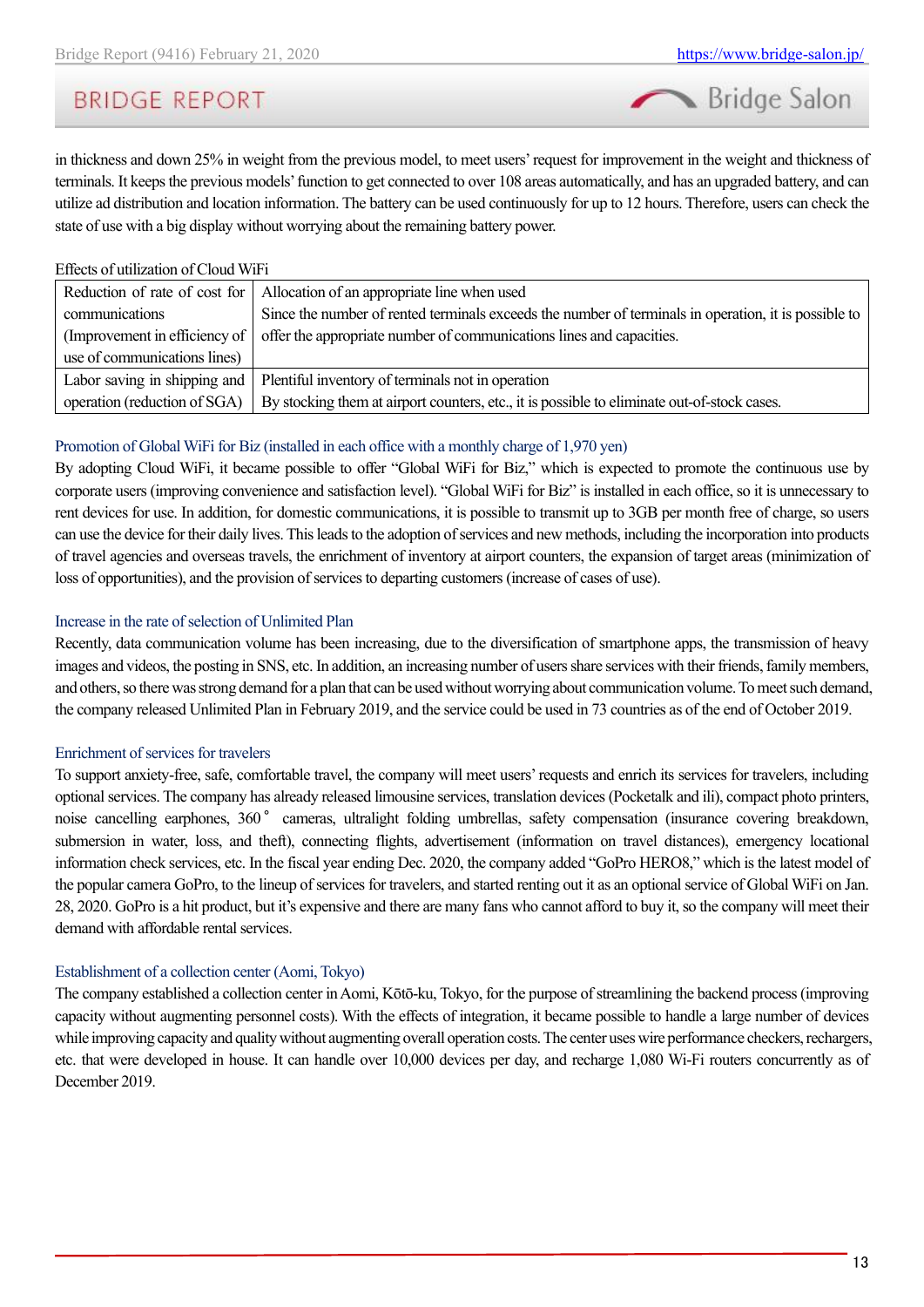



(From the reference material of the company)

#### Alice Hirose chosen as a poster girl

The company chose the actress Alice Hirose as a poster girl, in order to improve the image and popularity of "Global WiFi." From now on, the company will feature her in TV commercials, special websites, promotional goods, in-store panels, etc.

#### **Information and Communications Service business**

While expanding the existing business (lines, OA devices, website production, etc.), the company will promote SaaS (cloud application service). For SaaS, the company will actively conduct investment (in-house development, acquisition of companies, and business and capital tie-ups), to enrich the lineup of its services.

SaaS is a business of offering services developed or used in house to users. Since services are offered via the cloud, users can reduce required costs for installation and running. The company plans to expand the business by utilizing the customer base and sales channels it has, and grow it as the revenue base in the Information and Communications Service business.



(From the reference material of the company)

#### **Travel-related service platform**

Based on the customer base composed of about 4.06 million people staying 31.22 million nights (outbound: about 3.47 million people staying 24.29 million nights; inbound: about 0.99 million people staying 6.93 million nights in 2019; surveyed by the company), the company offers helpful information (media) and services for solving troubles during overseas travel. "ProDrivers", a pickup/drop-off service launched in 2019, had a good start, and moved into the black in the fourth quarter of the fiscal year ended December 2019. "ProDrivers" can be used in units of 2 hours, and users can travel with their luggage. One limousine can be used by up to 9 travelers, so expense per person can be reduced by going Dutch. This service was started in Tokyo, and the company plans to start it in major cities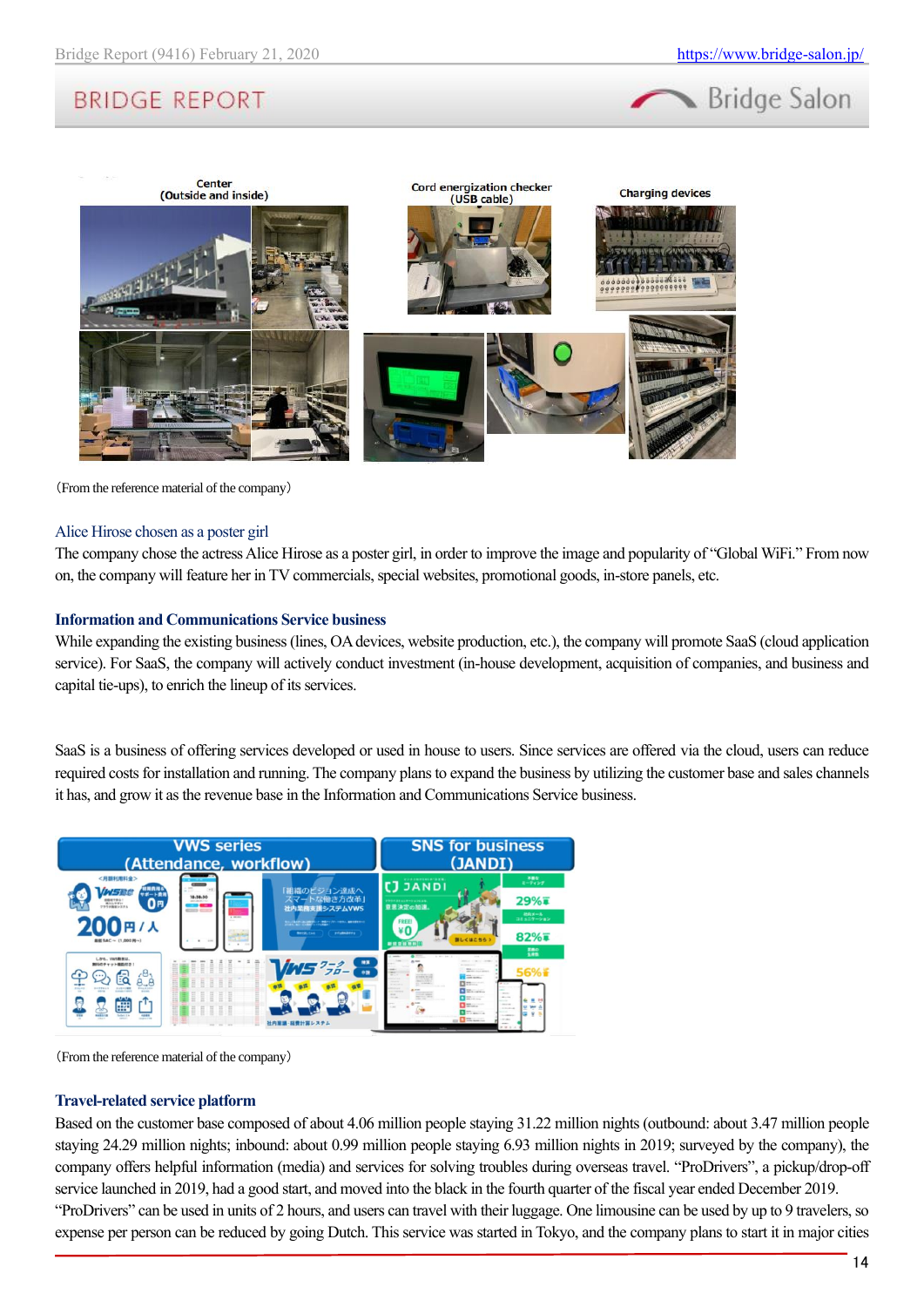Bridge Salon

around Japan, while utilizing partnerships. It is currently increasing drivers. The company will first utilize the customer base (including foreign travelers to Japan) of the Global WiFi business, but it also targets the customers of the Information and Communications Service business. Needless to say, the company will also make efforts to reel in new customers. Outside Japan, the company will meet needs by offering "SmartRyde," a pickup/drop-off service of DLGB Inc. (Chuo-ku, Tokyo; representative: Sota Kimura), with which the company formed capital and business tie-ups.

## <span id="page-14-0"></span>**4**.**Conclusions**

For the earnings forecast for the fiscal year ending Dec. 2020, the impact of the spread of the novel coronavirus has not been taken into account, because it is difficult to estimate it as of now. Unless it lingers and spreads to Europe, the U.S., and the entire Asia, its effects are considered to be limited. We would like to expect that it will wind down soon. The company is enriching services of Cloud WiFi, Unlimited Plan, etc. and taking measures for meeting special demand by establishing and streamlining the backyard by constructing a collection center. In the fiscal year ending December 2020, the company plans to meet demand by increasing popularity through enhanced marketing.

We would like to expect from future developments, including the Information and Communication Services business, which entered a new stage with the SaaS (cloud application service) business, and ProDrivers, which made a good start.

## <span id="page-14-1"></span>**<For reference: Initiatives for ESG**・**SDGs>**

In a desire to contribute to "the future of telecommunication will be for the betterment of everyone's future," the company aims to increase its corporate value and for continuous growth through management and business strategies giving consideration to ESG ("Environment, Social, and Governance.") Further, it will contribute to the revolution in telecommunications technology and sustainable development of the society by taking measure to solve major social issues included in the SDGs provided by the United Nations. The SDGs are global goals intended to be achieved between 2016 and 2030, specified in the "2030 Agenda for Sustainable Development" adopted in the United Nations Summit held in September 2015.

#### **Environmental**



The company has acquired "Green Site License" that offsets carbon emissions via websites and an environmental certification for prevention of global warming by "Green Power" as part of CO<sub>2</sub> reduction activities of websites (SDGs 7, 12, 13, and 15).

Additionally, the company carries out information transmission, support activities in affected areas, and cooperates with and provides support for "Shinsai Regain," a specified NPO supporting various activities, to achieve "realization of a society where as many people as possible can survive at the time of earthquake" (SDGs 3 and 11).

#### **Social**



People with disabilities have different handicaps and situations. The company is establishing an environment where people willing to work can do enjoyable and fulfilling work, and will continue to put efforts to be a company making the best use of employees' unique talents in the future as well (SDGs 3, 8, and 10).

Also, the company is making efforts to ensure an environment where employees can focus on their work by running "Vision Kinds Nursery," a company-led nursery and hire human resources with childcare responsibilities and motivation to work, in addition to making work rules flexible and enhancing the leave system for employees at the time of childbirth or with small children, in order to support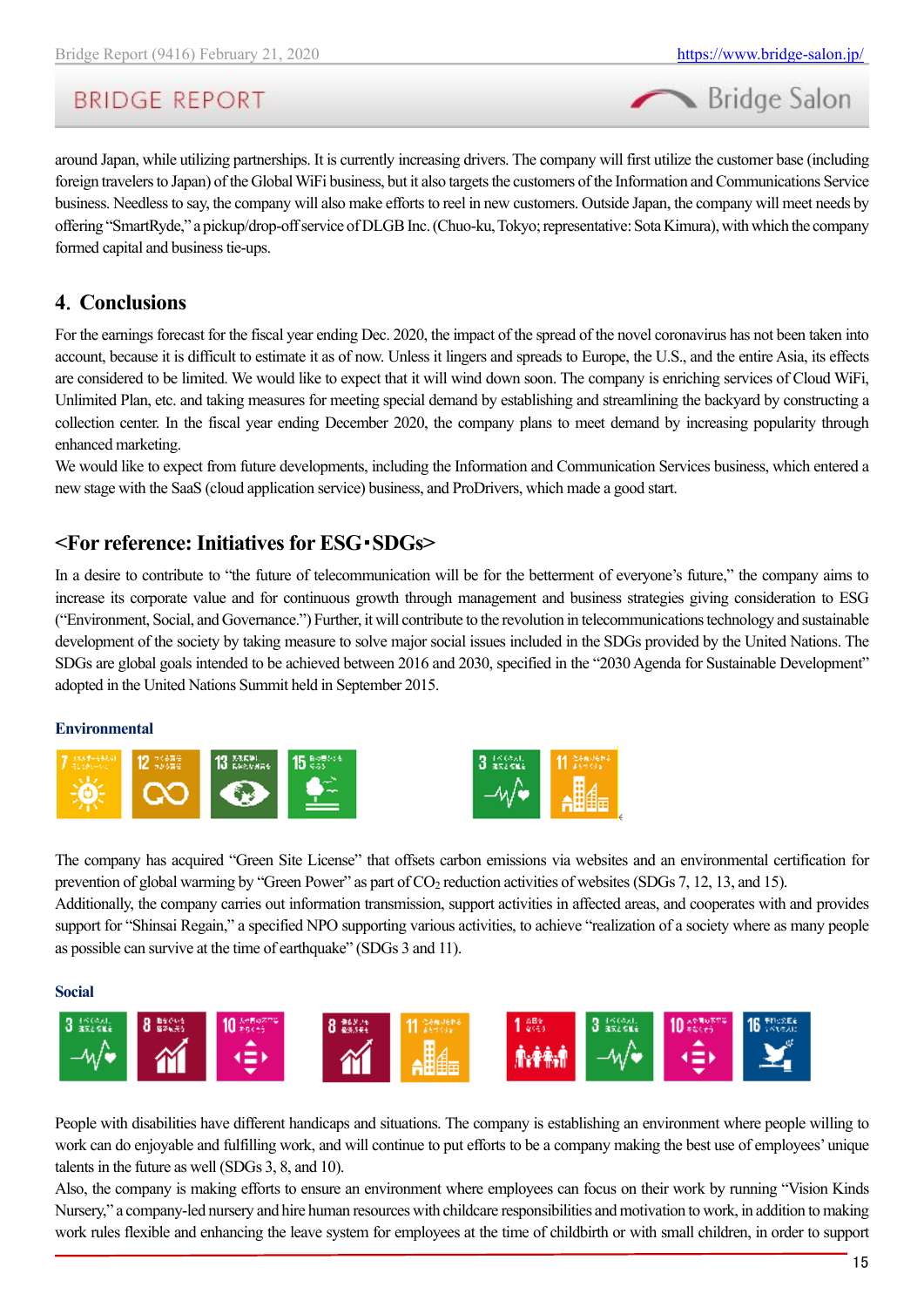

their child care and create a working environment with comfort (SDGs 8 and 11).

In addition to the above, the company supports the activities of Japan Heart, which works based on the idea of "delivering medical care to where it does not reach" to realize a society where everyone can receive medical care equally regardless of their countries, regions, race, politics, religion or circumstances and feel "grateful to have been born," as one of the corporate members (SDGs 1, 3, 10, and 16).

#### **Governance**





The company has obtained "ISO/IEC 27001," the ISMS international standard, and is taking measures for information assets' correct and safe handling, operation, monitoring, revision, maintenance, and continuous improvement, in order to protect them within the applicable range from the threats related to information security (SDGs 12 and 16).

Furthermore, the company promotes risk management in business activities and thorough compliance to strengthen governance considering the importance to win continuous trust from the stakeholders, and also appoints 3 out of 6 directors from outside who are enterprise managers, and all 4 auditors too from outside who are accountants or lawyers to ensure transparency and soundness in management (SDGs 10 and 16).

## <span id="page-15-0"></span>**<Reference: Regarding corporate governance>**

#### ◎ **Organization type, and the composition of directors and auditors**

| Organization type | Company with an audit and supervisory board |
|-------------------|---------------------------------------------|
| <b>Directors</b>  | 6 directors, including 3 outside one        |
| <b>Auditors</b>   | 4 auditors, including 4 outside ones        |

#### ◎ **Corporate Governance Report** : **Updated on September 18, 2019**

#### **Basic policy**

Our corporate group improves ourselves to change clients' expectations into impression, pursues innovation without hesitation to actualize the ideal, always feels grateful about the support of many people (stakeholders), and operates its business activities with a humble mindset. Under this code of conduct, Vision observes laws, in-company regulations, and policies, carries out business in good faith, and strives to realize optimal corporate governance.

#### **<Main Reasons for Non-compliance with the Principles of the Corporate Governance Code (Excerpts) >**

【Principle 4-1-3 Roles and responsibilities of the board of directors (1) (To oversee the planning by a successor to the chief executive officer and others)】

Under a business environment that will change from time to time, our company will have thorough discussion before appointing top executives. For instance, in our company the board of directors will designate top executives from candidates who are considered appropriate for the position in terms of their personality, knowledge, business performance, and other factors, in accordance with our management philosophy and business strategies. We will hold discussion on supervision of succession planning.

【Supplementary Principle 4-10-1 Involvement and advice from independent directors on the matters of nomination and remuneration by establishing a voluntary independent advisory committee.】

Regarding the nomination and appointment of candidates for directors and corporate auditors, we comprehensively take into account the knowledge, experience, capabilities, etc. and decide upon deliberation at the Board of Directors. Remuneration is determined in accordance with the Board of Directors Regulations established by the Board of Directors including external directors within the framework of the total remuneration resolved at a shareholders' meeting. Based on these facts, we believe there is no need to establish a voluntary advisory committee and the current system is functioning properly.